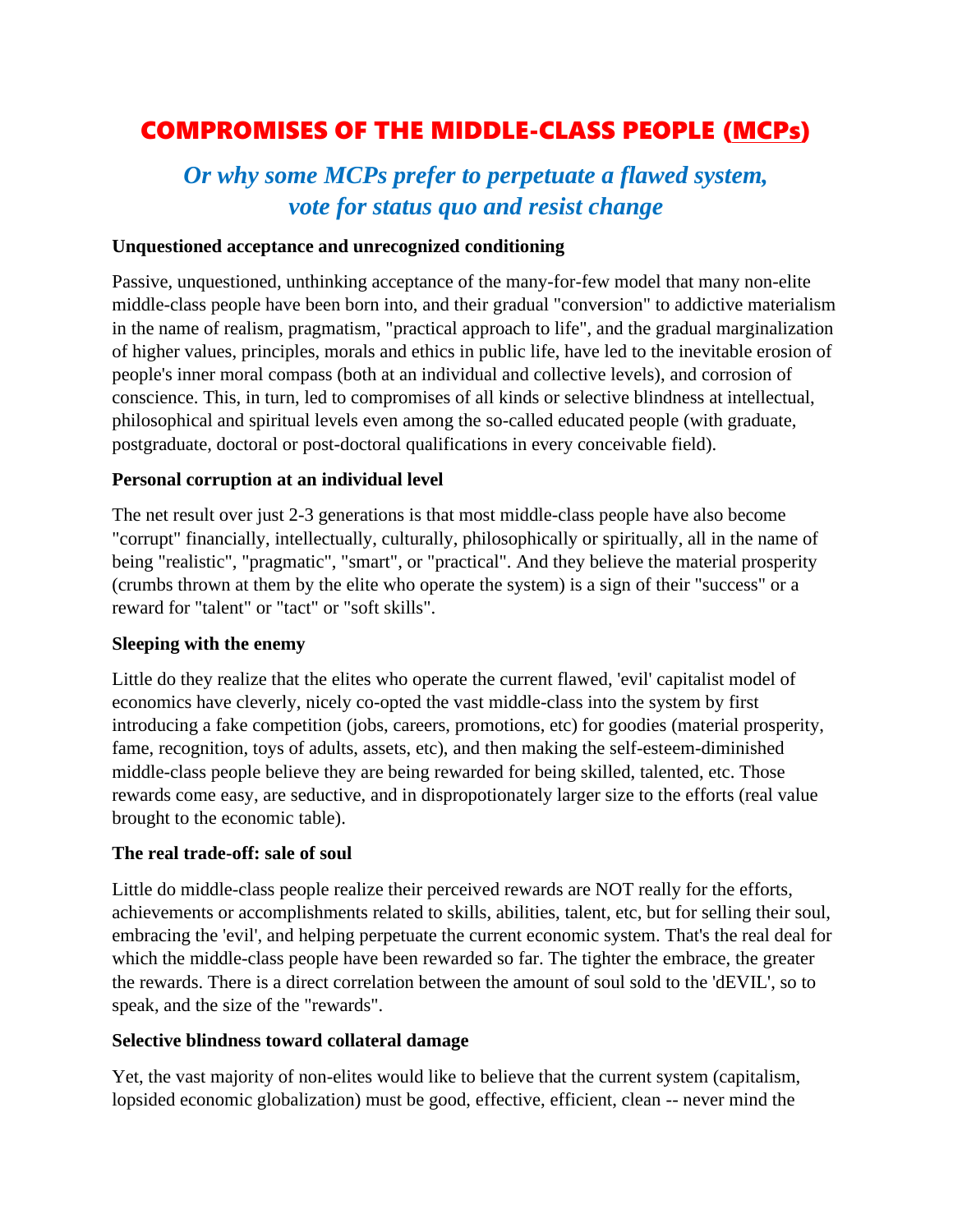collateral damage wreaked elsewhere, which would come back and haunt everyone till the moment of reckoning arrives. Their attitude is, *c'est la vie* -- that is life.

Really? Is that life?

# **Hypocrisy, lack of integrity; going through motions**

Most middle-class/underclass people marry, take vows, but have no sanctity for the institution of marriage, or what it truly stands for (fidelity, loyalty, sincere companionship, unconditional love, etc). Most of them just go through the motions of marriage. Some have extramarital affairs. Some abuse, dominate or manipulate their spouse (wife or husband) in marital power games. Some present the charade of marriage for public consumption to avoid social stigma, for social acceptance. Inner stress levels take their toll over a period of time until it is too late. A spouse (victim of the other spouse in a married couple) dies, without really realizing what went wrong, and how the system the couple had so unquestioningly accepted and abided by, had done them in.

Married couples reproduce but outsource the parental responsibilities (of shaping their children into good citizens and decent human beings) to the rotten culture, society, and the media  $\&$ entertainment ecosystem. Parents don't have time for themselves and their own children. When their children get online for attention and companionship, and get addicted to expensive hobbies like videogames and esports, or zombifying social media, or worse, con games or crimes, and then lose their way, parents blame the institutions, culture, society, the media ecosystem.

Similarly, people go through religious rituals but again attach no sanctity to them. They wear sacred thread across their chest, but don't shy away from abetting or accepting bribes, or indulge in other forms of corrupt, even illegal, or legally dubious, practices in their public-facing roles. Corruption is not just bribery; corruption could be intellectual, moral, ethical, philosophical, even spiritual.

# So, why is it so difficult for the middle-class people to reflect, introspect, change, even when they know deep down the time has come for Big Change?

## **Ignorance**

MCPs who resist change are oblivious to dangers ahead. They are not aware that their future, their and their children's and grandchildren's lives are on the block. Combined with a sense of learned helplessness, lack of confidence, lack of belief, resistance to hard work, resistance to change... this leads to a stance of perceived wisdom that inaction is preferable to, or better than, action/change.

The MCPs have a tunnel vision shaped by a sense of smallness vis-à-vis the system / elites but an inflated ego vis-à-vis peers and the underclass. This results in both selfishness and selfcentredness, which then combine with insensitivity toward the underclass, in the form of Big Picture blindness.

So: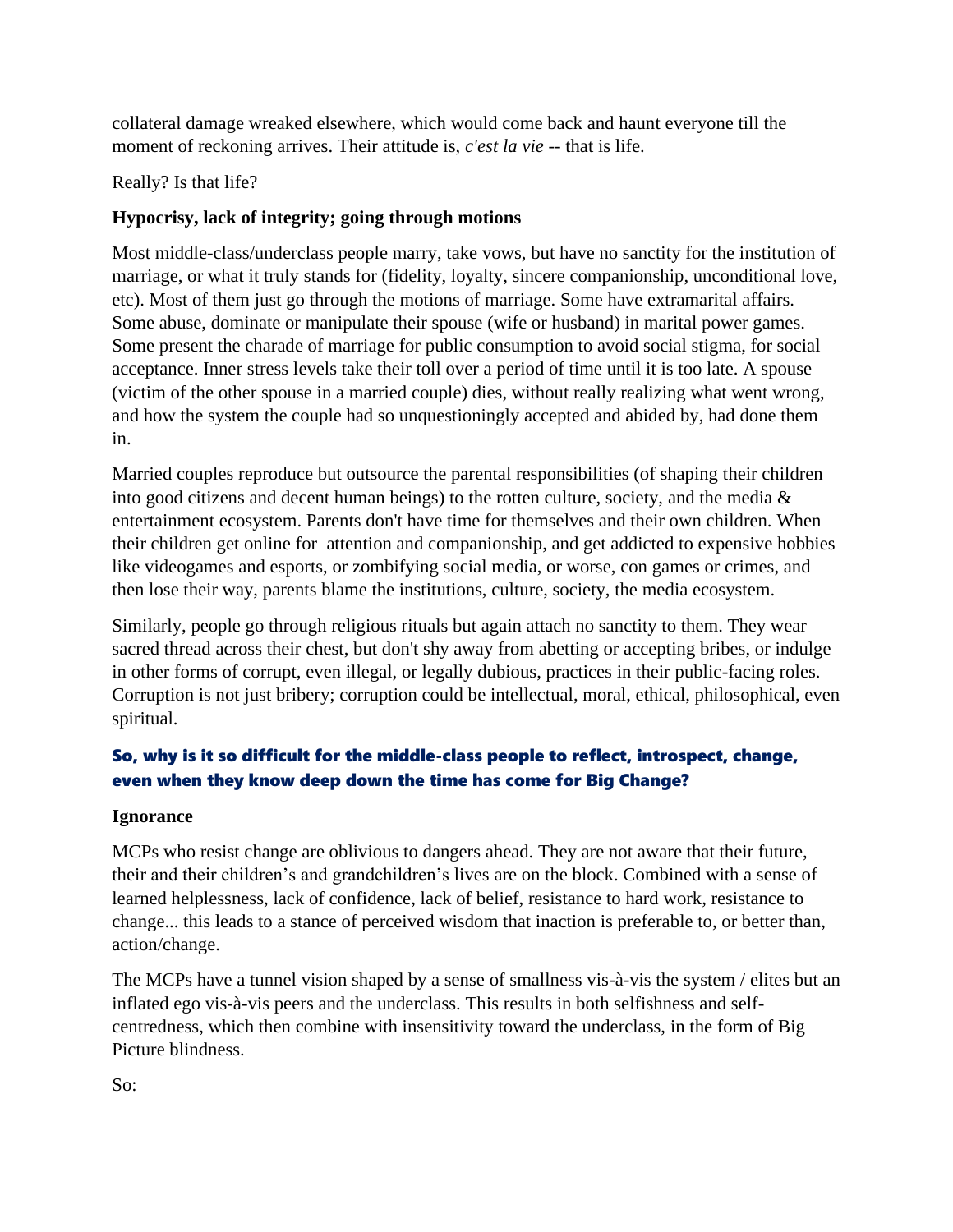1) Because the MCP is born into a pre-existing, pervasive, overwhelming, consciousnesssaturating, soul-corrupting system that is never questioned, reviewed, recognized but blindly accepted, he/she assumes the system itself is natural (not man-made), little realizing that it is just one of the many possible systems we could consciously embrace (and should discard if it proves itself to be flawed).

2) An MCP's vision does not extend beyond his and his family's selfish interests, and becomes blind to the interconnected and inter-dependent nature of the constituents that are responsible for the evil of flawed form of capitalism-driven free-market economic system.

3) This in turn leads to lack of 'Big Picture' perspective, or absence of a global outlook, while being a beneficiary of globalization. So, an MCP typically suffers from a misplaced sense of selfentitlement, and tends to take the "goodies" for granted.

4) This in turn leads to lack of empathy, or insensitivity toward those who the system reduces to helpless collateral damage. Psychologists call this (lack of empathy) "evil". And merely because such "collateral damage" is beyond one's physical vision (out of sight), at a seeming very far-off physical distance, or merely because the collateral damage lack blood ties or kinship, MCPs assume they are not at all responsible, either directly or indirectly, for the woes of the victims.

5) But those hapless victims, the so-called collateral damage, are key constituents of the same system. They could be the underclass, the underprivileged, and Nature (the environment, the ecology, biodiversity and the planet) itself, without whom the system itself would collapse, given the inherent interconnected and interdependent nature of the constituents of the system, which is like a chain – cyclical, circular, ring-like, matrix-like.

6) The ideas that the fittest alone deserve to survive, that collateral damage is part and parcel of life, that those who are well off, prospering, thriving or succesful, are "lucky" or "blessed", and that all one needs to do in life is mind one's business at all times, no matter what, without sparing a thought for the larger ecosystem, will eventually prove self-destructive, suicidal.

## **Wrong idea of "change = defeat + guilt"**

First of all, accepting the need for change is acceptance of guilt and acceptance of the truth that they have got it all wrong so far, that they have erred or 'sinned'. That is painful to acknowledge, especially since the ego does not like being proven wrong, especially vis-a-vis peers who may have got it right.

## **Primitive, absolutist idea that "unknown = pain; known = pleasure"**

Change is unknown, hence 'painful'; status quo is known, hence 'pleasurable'. For the primitive layer of the human brain, the pain-pleasure principle is paramount. Avoid pain, prefer pleasure.

No pain = pleasure. But for frogs about to die in the bowl of boiling water, change, or escape from status quo, alone can save their lives. The human brain has more layers over and above the primitive layer. Higher values, intellect are beyond the primitive layer. Use of intellect is necessary to realize that (perceived and short-term) pain (of change) is not always bad; nor is (perceived, reinforced) pleasure (of no-change or status quo) always good.

# **Flawed logic-I**